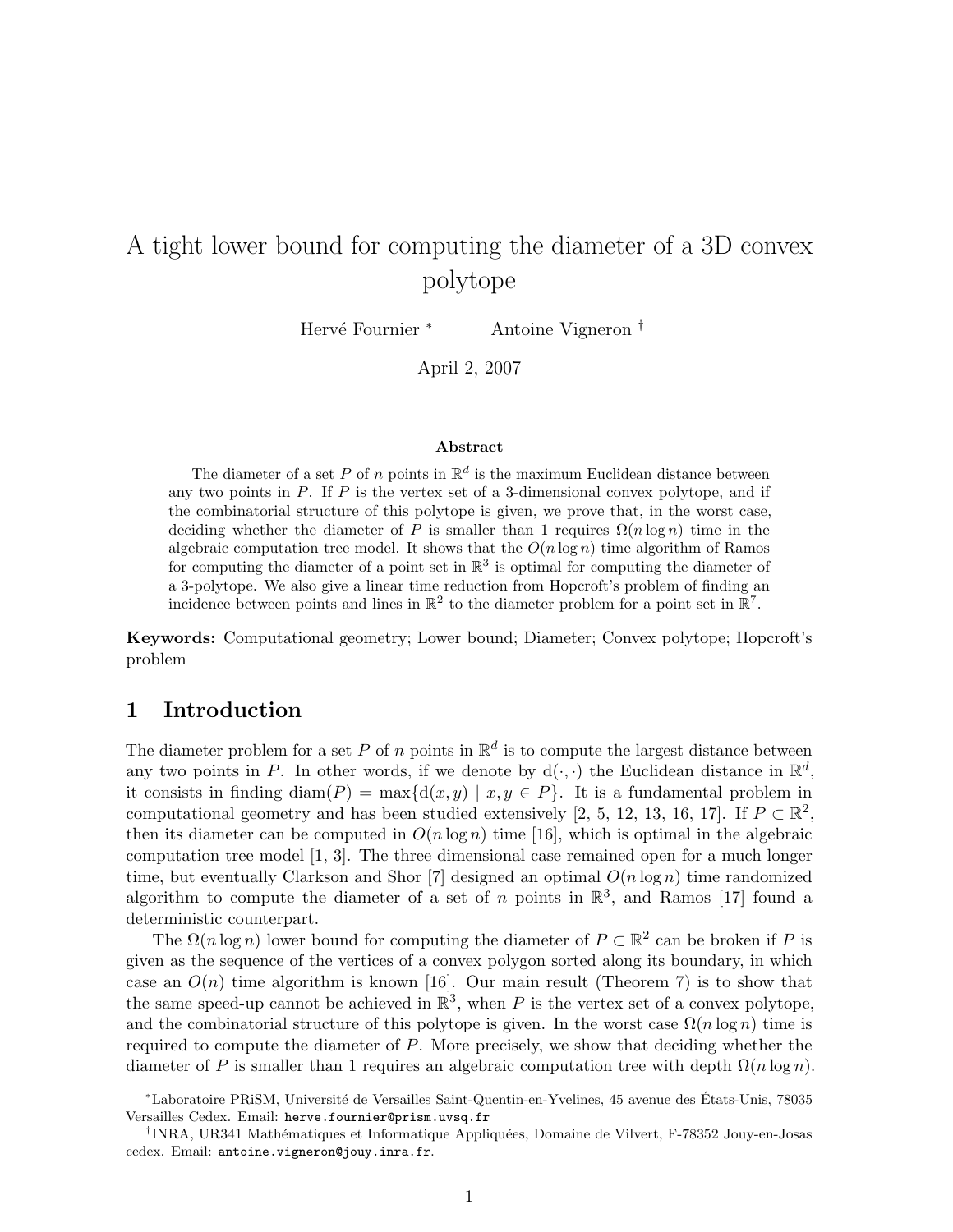We prove this result by applying Ben-Or's technique [1, 3, 16] to a suitable family of polytopes. Our lower bound implies that the algorithm by Ramos [17] is optimal for computing the diameter of a 3-polytope.

Similar problems of closing the gap between an  $\Omega(n)$  lower bound and an  $O(n \log n)$  upper bound have been studied recently. Chazelle et al. [6] mention that it is possible to compute the convex hull of two 3-polytopes in linear time, and it is not known whether the convex hull of a subset of the *n* vertices of a convex polytope can be computed in  $O(n)$  time. On the other hand, given the Delaunay triangulation of a set P of n points in  $\mathbb{R}^2$  (which is a special case of 3-dimensional convex hulls [8]), it is possible to compute the Delaunay triangulation of any subset of P in  $O(n)$  time.

Hopcroft posed the following well known problem [10]. Given n lines and n points in  $\mathbb{R}^2$ , decide whether there is a point contained in a line. Matoušek [14] gave an  $O(n^{4/3}2^{O(\log^* n)})$ time algorithm for this problem, but no  $O(n^{4/3})$  time algorithm has been found so far. The only lower bound known for an algebraic computation tree is  $\Omega(n \log n)$ , and Erickson gave an  $\Omega(n^{4/3})$  lower bound in a weaker model of computation [10]. Thus, finding a reduction from Hopcroft's problem to any other problem suggests that this problem is difficult to solve in  $o(n^{4/3})$  time. Erickson gave several such reductions to various geometric problems [9], for instance he showed that ray shooting in polyhedral terrains and halfspace emptiness checking in  $\mathbb{R}^5$  are harder than Hopcroft's problem. In this paper, we show that the same is true for the diameter problem in  $\mathbb{R}^7$ . More precisely, we show that there is a linear time reduction from Hopcroft's problem to the diameter problem in  $\mathbb{R}^7$  using a real random access machine [16] (real-RAM). We give a similar reduction to the red-blue diameter problem in  $\mathbb{R}^6$ . Our approach is based on a linearization argument. Using the lifting transformation and advanced data structures for ray shooting [15], the diameter of a set of n points in  $\mathbb{R}^d$  can be computed in  $O(n^{2-2/(\lceil d/2 \rceil+1)} \log^{O(1)} n)$  time, which is  $O(n^{1.6} \log^{O(1)} n)$  for  $d = 7$ .

#### 2 Notation and preliminaries

We work in a fixed dimension d, so d is an integer such that  $d = O(1)$ . When  $d = 3$ , we use an orthonormal coordinate frame  $Oxyz$  of  $\mathbb{R}^3$ . For all  $a, b \in \mathbb{R}^d$ , we denote by  $d(a, b)$  the Euclidean distance between a and b. For any set P of n points in  $\mathbb{R}^d$ , the diameter of P, that we denote by  $diam(P)$ , is given by

$$
diam(P) = \max_{a,b \in P} d(a,b).
$$

Given two finite point sets  $A, B \subset \mathbb{R}^d$ , where the points in A are called the *red points* and the points in B are called the *blue points*, the *red-blue* diameter of  $(A, B)$  is

$$
diam(A, B) = \max_{a \in A, b \in B} d(a, b).
$$

If  $a \in \mathbb{R}^d$  and B is a non-empty subset of  $\mathbb{R}^d$ , we denote by  $d(a, B)$  the distance between a and  $B$ , that is

$$
d(a, B) = \inf_{b \in B} d(a, b).
$$

The convex hull of  $A \subset \mathbb{R}^d$  is denoted by CH(A). For all  $a \in \mathbb{R}^d$  and  $r > 0$ , we denote by  $B(a, r)$  the open Euclidean ball with center a and radius r. We denote by  $m(a, b)$  the midpoint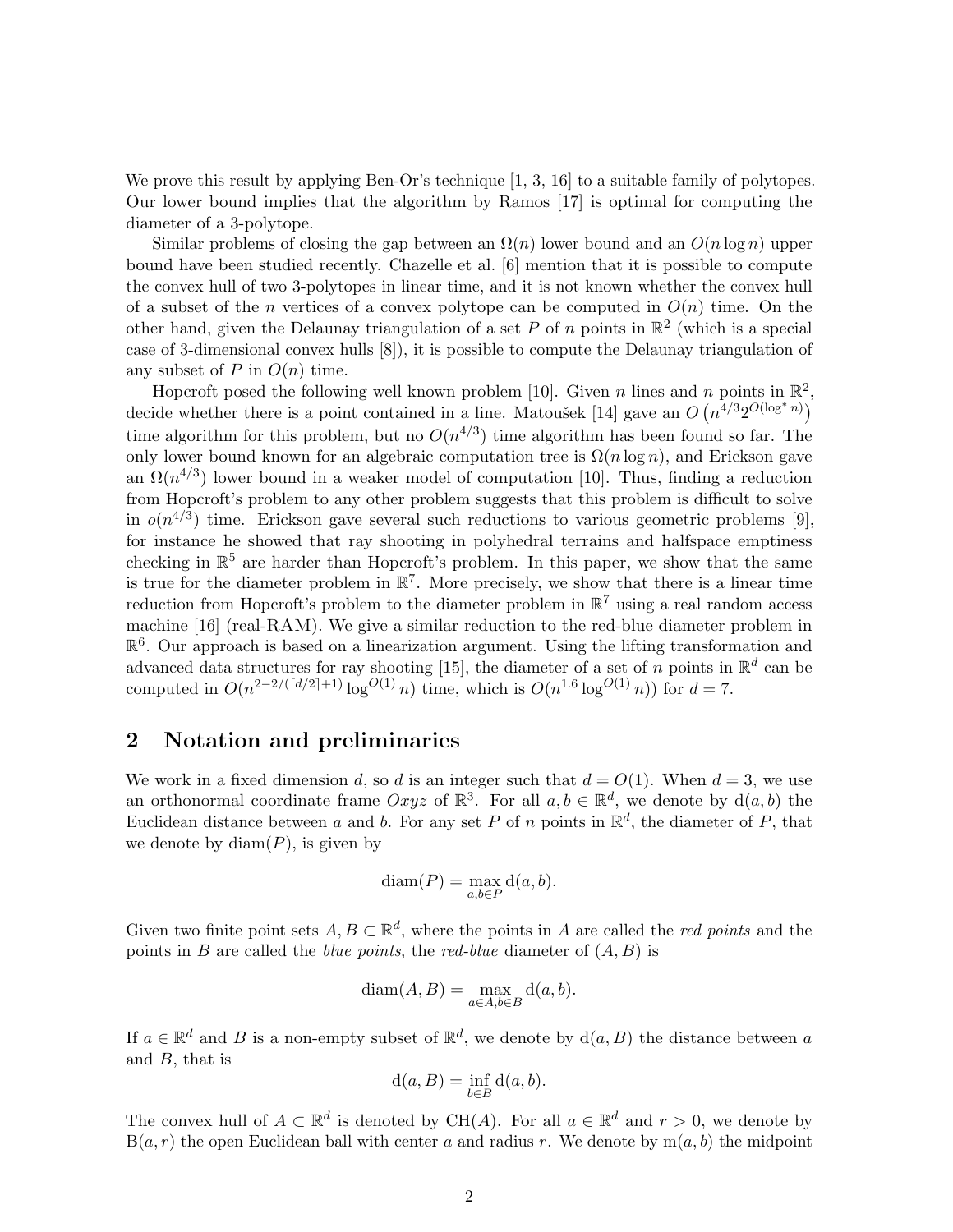of the line segment ab. We use the notation  $\|\cdot\|$  for the L<sub>2</sub> norm. In other words, for all  $a, b \in \mathbb{R}^d$ , we have  $||a - b|| = d(a, b)$ . We denote by  $\langle a, b \rangle$  the inner product of a and b. We use the notation  $\bar{u} = (u_1, u_2, \dots, u_m)$  to denote a sequence, and the concatenation of two sequences is written with a coma:  $((1, 2), (3, 4)) = (1, 2, 3, 4)$ .

A 3-polytope is a 3-dimensional convex polytope. The combinatorial structure of a 3 polytope P is the set of all inclusion relations between its vertices, edges and facets. In our lower bound arguments, we assume that the combinatorial structure of  $P$  is given together with the following information: the coordinates of the vertices of  $P$  and, for each facet  $f$  of  $P$ , the edges of  $f$  are given as a sequence ordered along the boundary of  $f$ .

#### 2.1 Models of computation

The real-RAM model is the model of computation that is most commonly used to analyze geometric algorithms [16]. It is a random access machine that can store a real number or an integer in each memory cell. It can perform comparisons and arithmetic operations  $(+, -, \times, /)$ between real numbers or between integers at unit costs. However, it is not allowed to convert between real variables and integer variables (for instance through a floor function). Integer values can be used as memory addresses to perform indirect addressing, but real numbers cannot serve this purpose. By default, a real-RAM can only use the real and integer constants 0 and 1, but we will also consider a more powerful model of real-RAM that can use arbitrary real constants as operands.

Before we prove our lower bound under the real-RAM model, we will first prove it under the algebraic computation tree [3] model. We will only use the algebraic computation tree model for decision problems, so following Ben-Or [1], we use the following definition where leaves are labeled by YES or NO. We denote by  $x = (x_1, x_2, \ldots, x_n) \in \mathbb{R}^n$  the input to our problem. An algebraic computation tree  $T$  is a binary tree where each node is either a computation node (a degree one node, with one son), a branching node (a degree two node, with two sons), or a leaf. A computation node  $u$  is associated with an arithmetic operation with two sons), or a real. A computation node a is associated with an aritmetic operation taken in  $\{+,-\times,/,\sqrt{\cdot}\}$ . Each operand is either a real constant, an input number  $x_i$ , or a value obtained at a computation node that is an ancestor of  $u$ . At each branching node v, we compare with 0 the value obtained at a computation node that is an ancestor of v; each comparison can be taken in  $\{>, \geq, =\}.$  According to the result of this comparison, the program branches to one son of  $v$  or the other. So, according to the value of the input point x, the program follows a path in T that leads to a leaf labeled YES or NO. We say that  $T$ decides the set  $W \subset \mathbb{R}^n$  if we reach a leaf labeled YES for all  $x \in W$ , and we reach a leaf labeled NO for all  $x \notin W$ .

Ben-Or proved the following result:

**Theorem 1 (Ben-Or [1])** Any algebraic computation tree that decides  $W \subset \mathbb{R}^n$  has depth  $\Omega(\log(\#W) - n)$ , where  $\#W$  is the number of connected components of W.

This lower bound can be extended to real-RAM's that only take real numbers as input. Indeed, suppose that a real-RAM with arbitrary real constants decides a set  $W \subset \mathbb{R}^n$ . As the input consists of n real numbers, this real-RAM can only perform indirect addressing to memory cells at fixed (integer) memory addresses. The value stored in a fixed memory cell can be used directly by an algebraic computation tree. (Only indirect addressing to a variable address would be impossible to simulate with an algebraic computation tree.) Thus, all the possible branching and algebraic operations of this real-RAM can be unfolded into an algebraic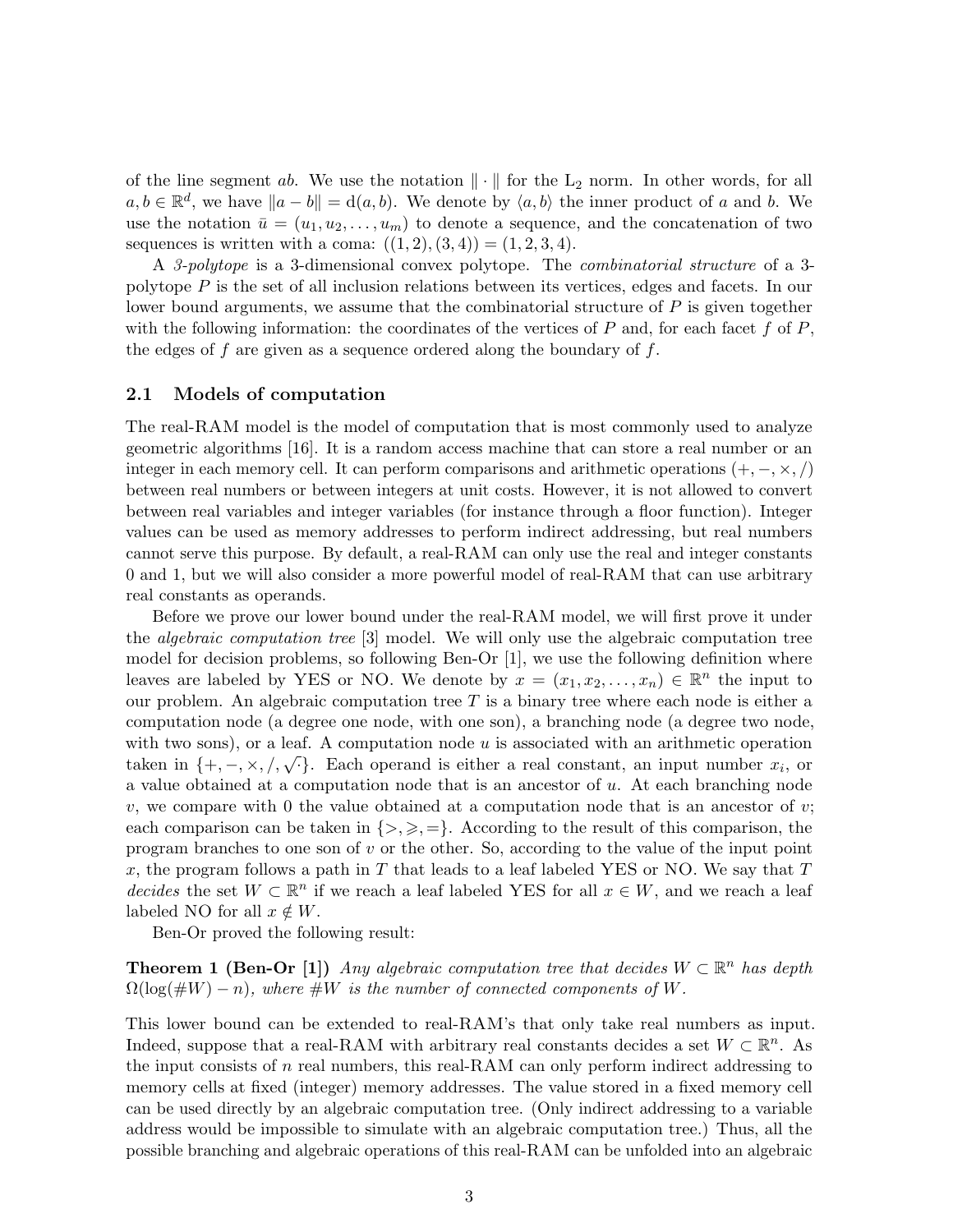computation tree. Therefore, a lower bound on the depth of all algebraic computation trees that decide W gives a lower bound on the worst case running time of any real-RAM with arbitrary real constants that decides W.

### 3 Diameter of a 3-polytope

In this section, we show that computing the diameter of a 3-polytope requires  $\Omega(n \log n)$  time in the algebraic computation tree model. Our approach is the following. We first construct a family of 3-polytopes that have the same combinatorial structure, but do not all have the same diameter. (In particular, the set of polytopes with diameter smaller than 1 has a large number of connected components.) Then we apply Ben-Or's technique [1, 3, 16].

We will use the inequalities

$$
\forall \theta \in \left[ -\frac{\pi}{2}, \frac{\pi}{2} \right], \ \frac{\theta^2}{4} \leqslant 1 - \cos \theta \leqslant \frac{\theta^2}{2},\tag{1}
$$

with strict inequalities if  $\theta \neq 0$ .

Let  $n > 0$  be an integer. Let  $\alpha$  and  $\varphi$  denote two real numbers such that  $0 < \alpha \leq \frac{1}{4}$ Let  $n > 0$  be an integer. Let  $\alpha$  and  $\varphi$  denote two real numbers such that  $0 < \alpha \leq 4$ <br>and  $0 < \varphi \leq \frac{1}{4}$ . Both are to be thought of as small enough, to be chosen later. Then we  $\frac{1}{4}$ . Both are to be thought of as small enough, to be chosen later. Then we define  $\psi = \frac{\varphi}{n}$  $\frac{\varphi}{n}, \gamma = \frac{\alpha}{n}$  $\frac{\alpha}{n}$ ,  $t = \left(1 - \cos\left(\frac{1}{2}\right)\right)$  $(\frac{1}{2}\psi)$  /  $(1 + \cos(\frac{1}{2})$  $(\frac{1}{2}\psi)$  and  $r = 1 - t$ . The length r has the following property (see Figure 1): if e, f, g and h are four points such that  $|ef| = |eg| = r$ ,  $\angle feg = \angle feh = \frac{1}{2}$  $\frac{1}{2}\psi$  and  $\angle efh = \frac{\pi}{2}$  $\frac{\pi}{2}$ , then the midpoint m $(g, h)$  is at distance 1 from e.



Figure 1: Geometric interpretation of  $r$  and  $t$ .

Now we define three sets of points in  $\mathbb{R}^3$ . (See Figure 2.) For all  $i \in \{-n, -n+1, \ldots, n\}$ , we define

$$
a_i = \begin{pmatrix} \frac{1}{2}(1 - \cos(i\gamma)) \\ 0 \\ \frac{1}{2}\sin(i\gamma) \end{pmatrix}
$$

and we denote  $A = \{a_i \mid -n \leq i \leq n\}$ . For all  $i \in \{-n, -n+1, \ldots, n-1\}$  and  $s \in \{-1, 1\}$ , let

$$
c_i^s = \left( \begin{array}{c} r \cos \left( \left( i + \frac{1}{2} \right) \psi \right) \\ r \sin \left( \left( i + \frac{1}{2} \right) \psi \right) \\ \frac{1}{2} s \alpha \end{array} \right)
$$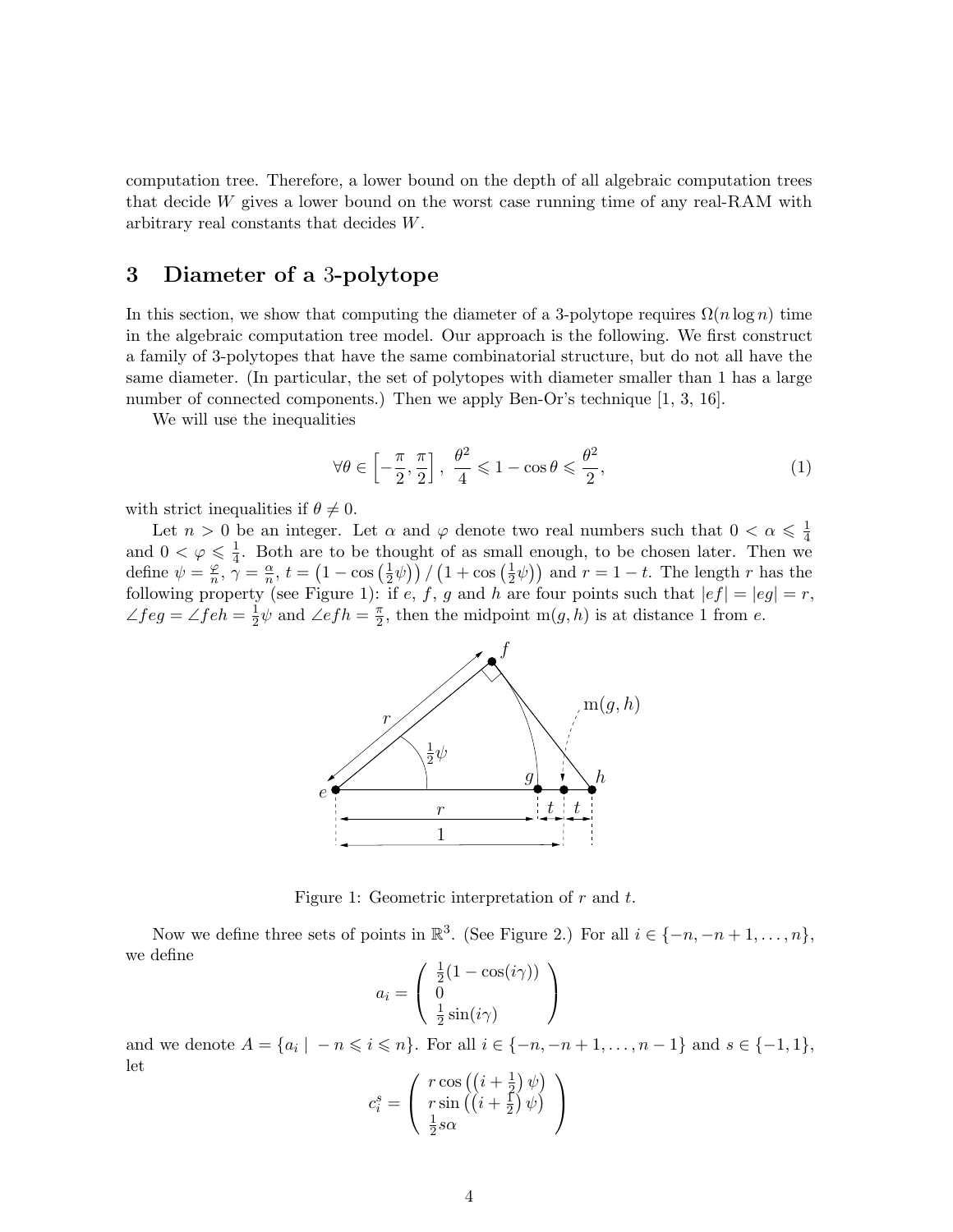

Figure 2: The sets  $A, B(\bar{\beta})$  and C when  $n = 3$  and  $\bar{\beta} \in [-\alpha, \alpha]^{2n-1}$ .

and  $C = \{c_i^s \mid -n \leq i \leq n, s \in \{-1,1\}\}\$ . Now for a parameter  $\beta \in \mathbb{R}$  and for all  $j \in \{-n+1, -n+2, \ldots, n-1\}$ , we define

$$
b_j(\beta) = \left( \begin{array}{c} \cos(j\psi) - \frac{1}{2}(1 - \cos\beta) \\ \sin(j\psi) \\ \frac{1}{2}\sin(\beta) \end{array} \right)
$$

For all  $\bar{\beta} = (\beta_{-n+1}, \beta_{-n+2}, \dots, \beta_{n-1}) \in \mathbb{R}^{2n-1}$ , we define  $B(\bar{\beta}) = \{b_j(\beta_j) \mid -n+1 \leq j \leq n-1\}$ .

The following lemma shows that, for  $\alpha$  small enough and  $\bar{\beta} \in [-\alpha, \alpha]^{2n-1}$ , the graph of  $CH(A\cup B(\overline{\beta})\cup C)$  does not depend on the angle sequence  $\overline{\beta}$ .

**Lemma 2** Assume that  $\alpha < 2t \cos(\frac{1}{2}\psi)$  and  $\bar{\beta} \in [-\alpha, \alpha]^{2n-1}$ . Then the graph of CH(A  $\cup$ **Definite 2** Assume that  $\alpha < 2t \cos(\frac{\pi}{2}\psi)$  and  $\rho \in [-\alpha, \alpha]$ . Then the graph of CH( $\overline{A} \cup C$ ) is the the union of the graph of CH( $A \cup C$ ) and the set of the edges connecting each  $b_j(\beta_j)$  to the points  $c_{j-1}^1$ ,  $c_{j-1}^{-1}$ ,  $c_j^1$  and  $c_j^{-1}$ . (See Figure 3.)

**Proof:** Let  $H_j$  be the vertical plane containing  $\{c_j^1, c_j^{-1}\}$  and orthogonal to  $(O, m(c_j^1, c_j^{-1}))$ . (See Figure 4.) Let  $H'_j$  be the vertical plane containing the points  $c_{j-1}^1, c_{j-1}^{-1}, c_j^1$  and  $c_j^{-1}$ . Let  $H^+$  (resp.  $H^-$ ) be the horizontal plane with equation  $z = \frac{1}{2}\alpha$  (resp.  $z = -\frac{1}{2}$ )  $\frac{1}{2}\alpha$ ). Let  $\Delta_j$  be the interior of the polytope defined by the planes  $H_{j-1}, H_j, \overline{H}'_j, H^+$  and  $H^-$ .

By elementary trigonometry (see also Figure 1), we can show that

$$
\begin{cases}\nb_j(0) \in \Delta_j, \\
d(b_j(0), H^+) = d(b_j(0), H^-) = \frac{1}{2}\alpha, \\
d(b_j(0), H'_j) > t, \text{ and} \\
d(b_j(0), H_{j-1}) = d(b_j(0), H_j) = t \cos(\frac{1}{2}\psi).\n\end{cases}
$$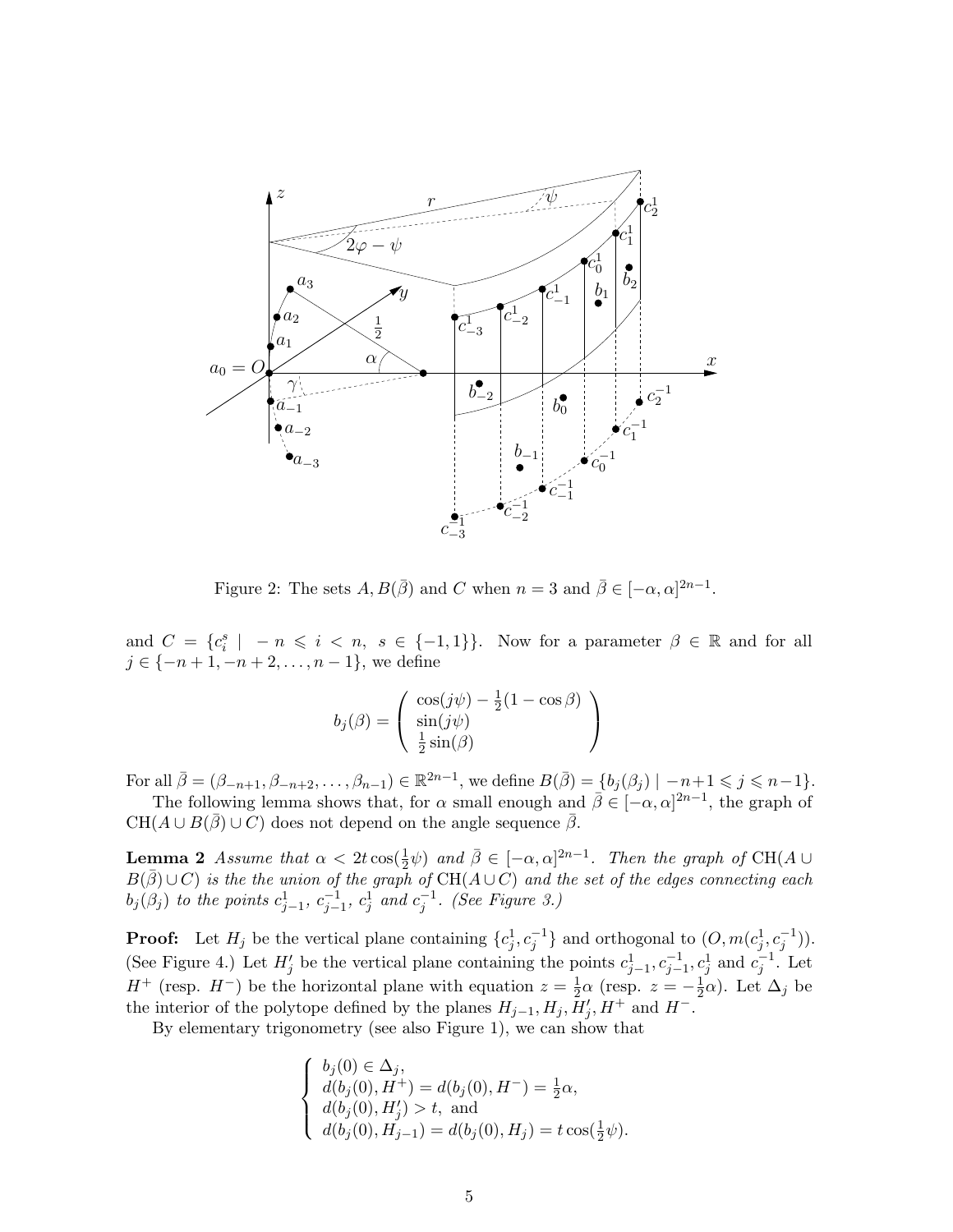

Figure 3: This figure shows CH( $A \cup B(\overline{\beta}) \cup C$ ). The graph of CH( $A \cup C$ ) is obtained by removing all the vertices in  $B(\bar{\beta})$  and the adjacent edges.

Our assumption that  $\frac{1}{2}\alpha < t \cos(\frac{1}{2})$  $\frac{1}{2}\psi$ ) implies that  $B(b_j(0), \frac{1}{2})$  $(\frac{1}{2}\alpha) \subset \Delta_j$ . For all j, we have  $\beta_j \in [-\alpha, \alpha], \text{ so } b_j(\beta_j) \in B(b_j(0), \frac{1}{2})$  $\frac{1}{2}\alpha$ ) and thus  $b_j(\beta_j) \in \Delta_j$ . Therefore, the only facet of  $CH(A\cup C)$  that is visible from  $b_j(\beta_j)$  is the facet  $c_{j-1}^{-1}c_{j-1}^{1}c_j-c_j^1c_j^{-1}$ , and no point in  $B(\bar{\beta})\setminus\{b_j(\beta_j)\}$ is visible from  $b_i(\beta_i)$ ; the result follows.  $\Box$ 

In order to apply Ben-Or's bound to our problem, we need to show that the special case we consider has a large number of connected components. Intuitively, the following lemma shows that for a given index i, the point  $b_i(\beta)$  produces 2n connected components when  $\beta \in [-\alpha, \alpha]$ . Figure 5 shows the simple case where  $i = 0$ , and thus A and  $b_i(\beta) = b_0(\beta)$  are cocircular. Lemma 3 gives the generalization to all values of i.

**Lemma 3** Assume that  $\varphi \leq \frac{1}{4r}$  $\frac{1}{4n}$  and  $j \in \{-n+1, -n+2, \ldots, n-1\}$ . Then the set  ${b_j(\beta) \mid \beta \in [-\alpha, \alpha] \text{ and } \text{diam}(A, {b_j(\beta)}) < 1}$  has at least  $2n$  connected components.

**Proof:** Let us first compute  $d^2(a_i, b_j(\beta))$ . By developing the sum of squares and factoring, we obtain

$$
d^{2}(a_{i}, b_{j}(\beta)) = \frac{1}{4} (2 - (\cos(i\gamma) + \cos\beta) - 2\cos(j\psi))^{2} + \sin^{2}(j\psi)
$$
  
+ 
$$
\frac{1}{4}(\sin(i\gamma) - \sin\beta)^{2}
$$
  
= 
$$
1 + \frac{1}{4}(\cos(i\gamma) + \cos\beta)^{2} + \cos^{2}(j\psi) - (\cos(i\gamma) + \cos\beta)
$$
  
- 
$$
2\cos(j\psi) + (\cos(i\gamma) + \cos\beta)\cos(j\psi) + \sin^{2}(j\psi)
$$
  
+ 
$$
\frac{1}{4}(\sin(i\gamma) - \sin\beta)^{2}
$$
  
= 
$$
\frac{5}{2} + \frac{1}{2}(\cos(i\gamma)\cos\beta - \sin(i\gamma)\sin\beta) - (\cos(i\gamma) + \cos\beta)
$$
  
- 
$$
2\cos(j\psi) + (\cos(i\gamma) + \cos\beta)\cos(j\psi),
$$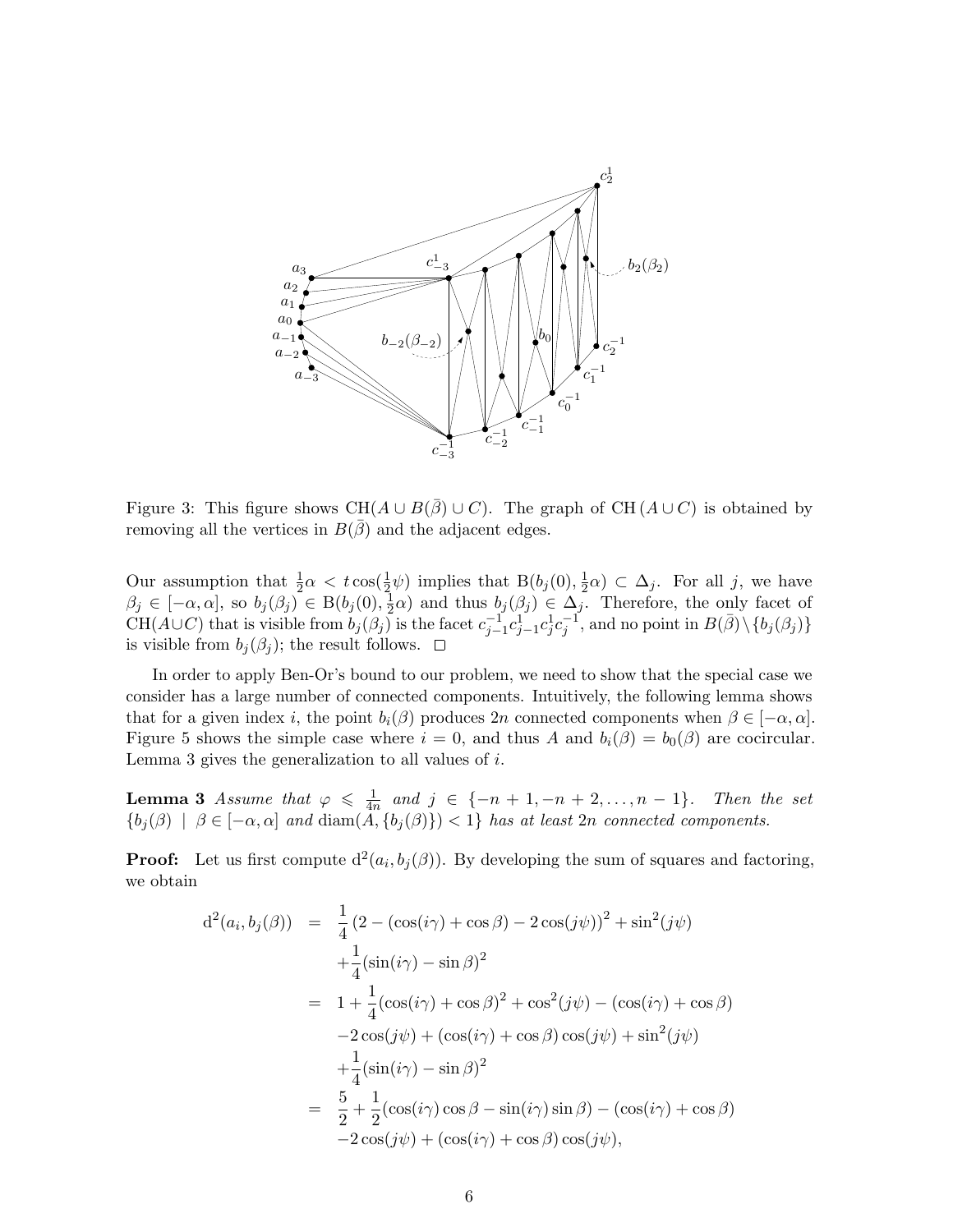

Figure 4: The shaded area is  $\Delta_j$ , seen from above.



Figure 5: Lemma 3 when  $n = 3$  and  $i = 0$ . The diameter is equal to 1 when  $\beta$  is a multiple of  $\gamma$ , and otherwise it is smaller than 1.

and thus

$$
d^{2}(a_{i}, b_{j}(\beta)) = 1 - \frac{1}{2}(1 - \cos(i\gamma + \beta)) + (1 - \cos(j\psi))(2 - \cos(i\gamma) - \cos\beta). \tag{2}
$$

The result follows directly from the following two claims:

**Claim 1.** Let  $i \in \{-n, -n+1, \ldots, n\}$  and  $\beta = -i\gamma$ . Then  $d(a_i, b_j(\beta)) \geq 1$ . This is obvious from Equation (2) since the second term evaluates to 0.

**Claim 2.** Let  $k \in \{-n+1, -n+2, ..., n\}$  and  $\beta = (k - \frac{1}{2})$  $(\frac{1}{2})\gamma$ . Then diam $(A, \{b_j(\beta)\}) < 1$ . Let  $i \in \{-n, -n+1, \ldots, n\}$ . Let  $\nu = \beta + i\gamma$ . From Equation (2) we get

$$
d^{2}(a_{i}, b_{j}(\beta)) = 1 - \frac{1}{2}(1 - \cos \nu) + (1 - \cos(j\psi))(2 - \cos(i\gamma) - \cos\beta).
$$

Note that  $|\nu| \leq 2\alpha \leq \frac{1}{2} < \frac{\pi}{2}$  $\frac{\pi}{2}$ . Moreover, by the choice of  $\beta$ , we have  $|\nu| \geq \frac{1}{2}$  $rac{1}{2}\gamma$ . Thus Equation (1) yields  $1 - \cos \nu > \frac{1}{4} \nu^2 \geq \frac{1}{16} \gamma^2$ . Besides we have  $1 - \cos(j\psi) \leq 1 - \cos \varphi < \frac{1}{2} \varphi^2$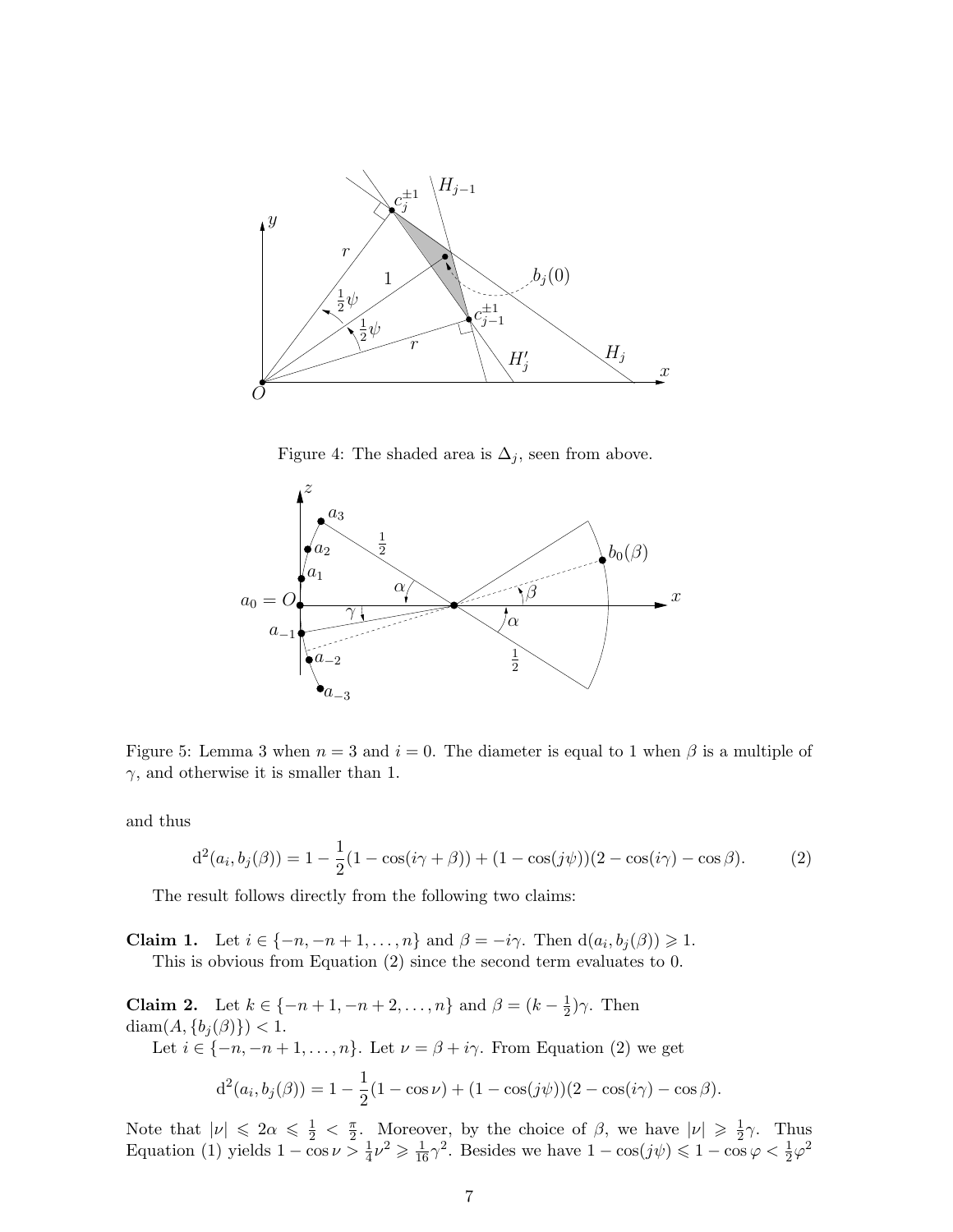and  $2 - \cos(i\gamma) - \cos(\beta) < \frac{1}{2}$  $\frac{1}{2}(i\gamma)^2 + \frac{1}{2}$  $\frac{1}{2}\beta^2 \leq \alpha^2$ . These inequalities imply that  $d^2(a_i, b_j(\beta))$  <  $1-\frac{1}{32}\gamma^2+\frac{1}{2}$  $\frac{1}{2}\varphi^2\alpha^2$ . Remember that  $\alpha = n\gamma$ , so we obtain  $d^2(a_i, b_j(\beta)) < 1 + \frac{1}{2}\alpha^2(\varphi^2 - \frac{1}{16n^2})$ . As  $\varphi \leqslant \frac{1}{4r}$  $\frac{1}{4n}$ , we conclude that  $d(a_i, b_j(\beta)) < 1$ .

Lemma 3 only involves pairs of points in  $A \times B(\beta)$ . The following lemma shows that  $A \times B(\bar{\beta})$  contains a diametral pair of  $A \cup B(\bar{\beta}) \cup C$ . It will allow us to apply Lemma 3 to the problem of finding the diameter of  $A \cup B(\beta) \cup C$ .

**Lemma 4** Assume that  $\alpha \leq \frac{1}{2}$  $\frac{1}{2}t$ . Then for any  $\bar{\beta} \in [-\alpha, \alpha]^{2n-1}$ , we have

 $\text{diam}(A \cup B(\bar{\beta}) \cup C) = \text{diam}(A, B(\bar{\beta})).$ 

**Proof:** Clearly we have  $d(a_i, a_j) \leq \alpha \leq \frac{1}{4}$  $\frac{1}{4}$  and  $d(c_i^s, c_{i'}^{s'})$  $s'_{i'}$ )  $\leqslant 2r\varphi + \alpha \leqslant \frac{3}{4}$  $\frac{3}{4}$ . In the same way,  $d(b_j(\beta), b_{j'}(\beta')) \leqslant 2\varphi + \alpha \leqslant \frac{3}{4}$  $\frac{3}{4}$  and  $d(a_i, c_j^s) \leq r + \alpha$ . Similarly we have

$$
\mathrm{d}(b_j(\beta),c_i^s)\leqslant\mathrm{d}(b_j(0),b_j(\beta))+\mathrm{d}(b_j(0),c_i^s)\leqslant\frac{\alpha}{2}+2r\varphi+\frac{\alpha}{2}+t\leqslant 2r\varphi+\frac{3}{2}t.
$$

By our assumption that  $\varphi \leq \frac{1}{4}$  $\frac{1}{4}$  and by Equation (1), we have  $t \leq \frac{1}{128}$  so  $d(b_j(\beta), c_i^s) \leq \frac{3}{4}$  $\frac{3}{4}$ . On the other hand,  $d(a_i, b_j(\beta)) \ge d(a_0, b_j(0)) - d(a_0, a_i) - d(b_j(0), b_j(\beta)) > 1 - \frac{1}{2}$  $rac{1}{2}\alpha-\frac{1}{2}$  $\frac{1}{2}\alpha = 1 - \alpha.$ The result follows from the facts that  $1 - \alpha \geq \frac{3}{4}$  $\frac{3}{4}$  and  $1 - \alpha \geqslant r + \alpha$ .

In order to be able to apply lemmas 2, 3 and 4, we need to find values of  $\alpha \in (0, \frac{1}{4})$ and  $\varphi \in (0, \frac{1}{4}]$  such that the following three conditions hold simultaneously:  $\alpha < 2t \cos(\frac{1}{2}\psi)$  $\frac{1}{4}$ ] such that the following three conditions hold simultaneously:  $\alpha < 2t \cos(\frac{1}{2})$  $\frac{1}{2}\psi$ ),  $\varphi \leqslant \frac{1}{4r}$  $\frac{1}{4n}$  and  $\alpha \leqslant \frac{1}{2}$  $\frac{1}{2}t$ . We choose  $\varphi = \varphi_n = \frac{1}{4n}$  $\frac{1}{4n}$  and small enough  $\alpha = 2^{-10}n^{-4}$  satisfying these conditions.

From now on, we assume that  $\alpha = \alpha_n$  and  $\varphi = \varphi_n$  have been chosen as above. We define the sequences  $\bar{a} = (a_{-n}, a_{-n+1}, \dots, a_n)$  and  $\bar{c} = (c_{-n}^{-1}, \ldots, c_{n-1}^{-1}, c_{-n}^{1}, \ldots, c_{n-1}^{1}).$  For any  $\bar{\beta} \in \mathbb{R}^{2n-1}$  we also define the sequence  $\bar{b}(\bar{\beta}) =$  $(b_{-n+1}(\beta_{-n+1}), b_{-n+2}(\beta_{-n+2}), \ldots, b_{n-1}(\beta_{n-1}))$ . We define the set of sequences

 $\mathcal{S}_n = \{(\bar{a}, \bar{b}(\bar{\beta}), \bar{c}) \mid \bar{\beta} \in [-\alpha, \alpha]^{2n-1}\} \subset \mathbb{R}^{24n}.$ 

Thus, each element of  $S_n$  is a sequence of  $8n$  points in  $\mathbb{R}^3$ .

**Lemma 5** The set  $\mathcal{S}_n$  can be decided by an algebraic computation tree with depth  $O(n)$ .

**Proof:** Given three sequences  $\bar{u}$ ,  $\bar{v}$  and  $\bar{w}$  of respectively  $2n + 1$ ,  $2n - 1$  and  $4n$  points in  $\mathbb{R}^3$ , we want to check in linear time if there exists  $\bar{\beta} \in [-\alpha, \alpha]^{2n-1}$  such that  $(\bar{u}, \bar{v}, \bar{w}) = (\bar{a}, \bar{b}(\bar{\beta}), \bar{c})$ . For fixed n, the coordinates of  $\bar{a}$  and  $\bar{c}$  are real constants. As this computation tree is allowed to use real constants (even if their expression uses trigonometric functions cos and sin), it is trivial to check that  $\bar{u} = \bar{a}$  and  $\bar{w} = \bar{c}$ . Now it remains to check that there exists  $\bar{\beta} \in [-\alpha, \alpha]^{2n-1}$  such that  $\bar{v} = \bar{b}(\bar{\beta})$ . We denote  $\bar{v} = (v_{-n+1}, v_{-n+2}, \ldots, v_{n-1})$ . For each integer  $j \in \{-n+1, -n+2, \ldots, n-1\}$ , we only need to check that  $v_j$  belongs to:

- the sphere of center  $(\cos(j\psi) \frac{1}{2})$  $\frac{1}{2}$ , sin( $j\psi$ ), 0) and radius  $\frac{1}{2}$ ,
- the plane  $y = \sin(j\psi)$ ,
- and the halfspace  $x \geq \cos(j\psi) \frac{1}{2} + \cos(\alpha)$ .

This can obviously be decided by a computation tree of linear depth.  $\Box$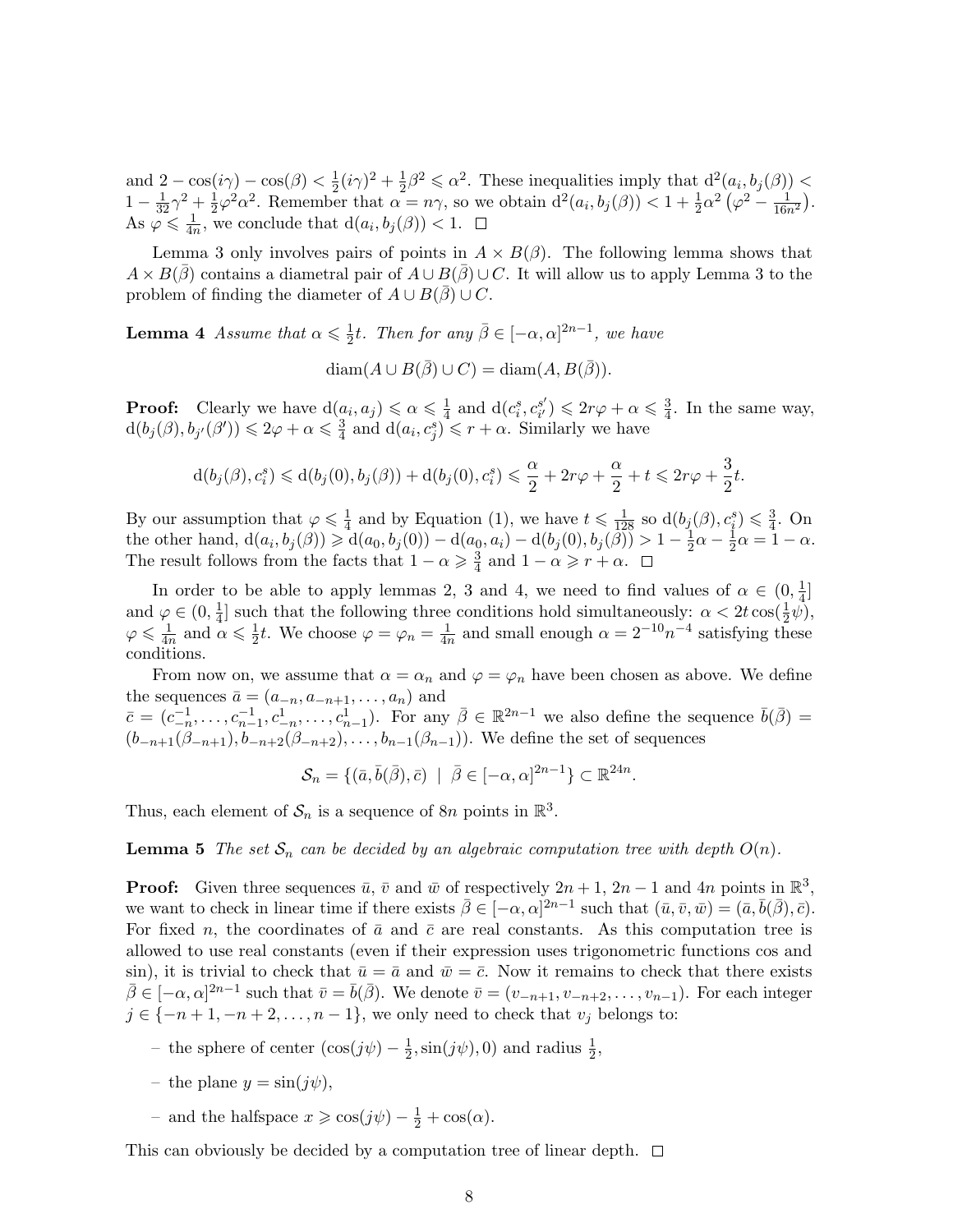Now we consider the following subset of  $S_n$ :

$$
\mathcal{E}_n = \left\{ (\bar{a}, \bar{b}(\bar{\beta}), \bar{c}) \mid \bar{\beta} \in [-\alpha, \alpha]^{2n-1} \text{ and } \text{diam}(A \cup B(\bar{\beta}) \cup C) < 1 \right\}.
$$

**Lemma 6** An algebraic computation tree that, given a sequence  $\bar{s}$  of 8n points in  $\mathbb{R}^3$ , decides whether  $\bar{s} \in \mathcal{E}_n$ , has depth  $\Omega(n \log n)$ .

**Proof:** By Lemma 4 we have

$$
\mathcal{E}_n = \left\{ (\bar{a}, \bar{b}(\bar{\beta}), \bar{c}) \mid \bar{\beta} \in [-\alpha, \alpha]^{2n-1} \text{ and } \text{diam}(A, B(\bar{\beta})) < 1 \right\},\
$$

and thus

$$
\mathcal{E}_n = \{\bar{a}\} \times \prod_{j=-n+1}^{n-1} \{b_j(\beta) \mid \beta \in [-\alpha, \alpha] \text{ and } \text{diam}(A, \{b_j(\beta)\}) < 1\} \times \{\bar{c}\}.
$$

By Lemma 3 we know that  $\mathcal{E}_n$  has at least  $(2n)^{2n-1}$  connected components. We conclude by applying Ben-Or's bound [1, 3, 16] to  $\mathcal{E}_n$ .  $\Box$ 

The graph of a 3-polytope is planar, so a 3-polytope with n vertices has  $O(n)$  edges and facets. Therefore, we can encode the coordinates of its n vertices using  $3n$  real numbers, and we can encode its combinatorial structure and the ordering of the edges of each facet around its boundary using  $O(n)$  integers—for instance, using a doubly-connected edge-list [8].

In the theorem below, we assume that the input is given using this encoding.

**Theorem 7** Assume that an algebraic computation tree  $T_n$  decides whether the diameter of a 3-polytope with n vertices is smaller than 1. Then  $T_n$  has depth  $\Omega(n \log n)$ .

**Proof:** We denote by  $(\bar{s}, \bar{g})$  the input of the tree  $T_{8n}$ , where  $\bar{s} = (s_1, s_2, \ldots, s_{8n})$  denotes a sequence of 8n points in  $\mathbb{R}^3$ , and  $\bar{g}$  encodes the graph of the convex hull of  $S = \{s_1, s_2, \ldots, s_{8n}\}.$ By Lemma 5, there is an algebraic computation tree  $U_n$  with depth  $O(n)$  that decides whether  $\bar{s} \in \mathcal{S}_n$ . By plugging  $U_n$  to each accepting leaf of  $T_{8n}$ , we obtain an algebraic computation tree  $T'_{8n}$  that accepts 3-polytopes  $(\bar{s}, \bar{g})$  such that  $\bar{s} \in \mathcal{S}_n$  and  $\text{diam}(S) < 1$ . In other words,  $T'_{8n}$  accepts 3-polytopes  $(\bar{s}, \bar{g})$  such that  $\bar{s} \in \mathcal{E}_n$ . By Lemma 2, all 3-polytopes  $(\bar{s}, \bar{g})$  accepted by  $T'_{8n}$  have the same graph  $\bar{g}=\bar{g}_0$ . Therefore, substituting the input part  $\bar{g}$  with  $\bar{g}_0$  in this tree gives an algebraic computation tree  $T''_{8n}$  that decides whether  $\bar{s} \in \mathcal{E}_n$ . If we denote by  $d_n$ the depth of  $T_n$ , then the depth of  $T_{8n}''$  is  $d_{8n} + O(n)$ . On the other hand, Lemma 6 tells us that  $T''_{8n}$  has depth  $\Omega(n \log n)$ . It follows that  $d_n = \Omega(n \log n)$ .

The lower bound we obtained on the depth of algebraic computation trees computing the diameter of a 3-polytope can be turned into a lower bound for real-RAM's using arbitrary constants. We achieve it by considering a non-uniform model of real-RAM, that is, a sequence of real-RAM's with arbitrary constants, the n-th machine solving the problem for inputs made of n points. This model is of course stronger than the uniform real-RAM model. If a non-uniform real-RAM computes the diameter of a 3-polytope in time  $t(n)$ , then it can be turned into a non-uniform real-RAM deciding  $(\mathcal{E}_n)_{n\in\mathbb{N}}$  in time  $t(n) + O(n)$ , because the input part that encodes the combinatorial structure is fixed, and thus it can be seen as a set of constants of the real-RAM. As explained in the last paragraph of Section 2.1, since this problem has only real inputs, the lower bound obtained for algebraic computation trees through Lemma 6 holds in the real-RAM model as well.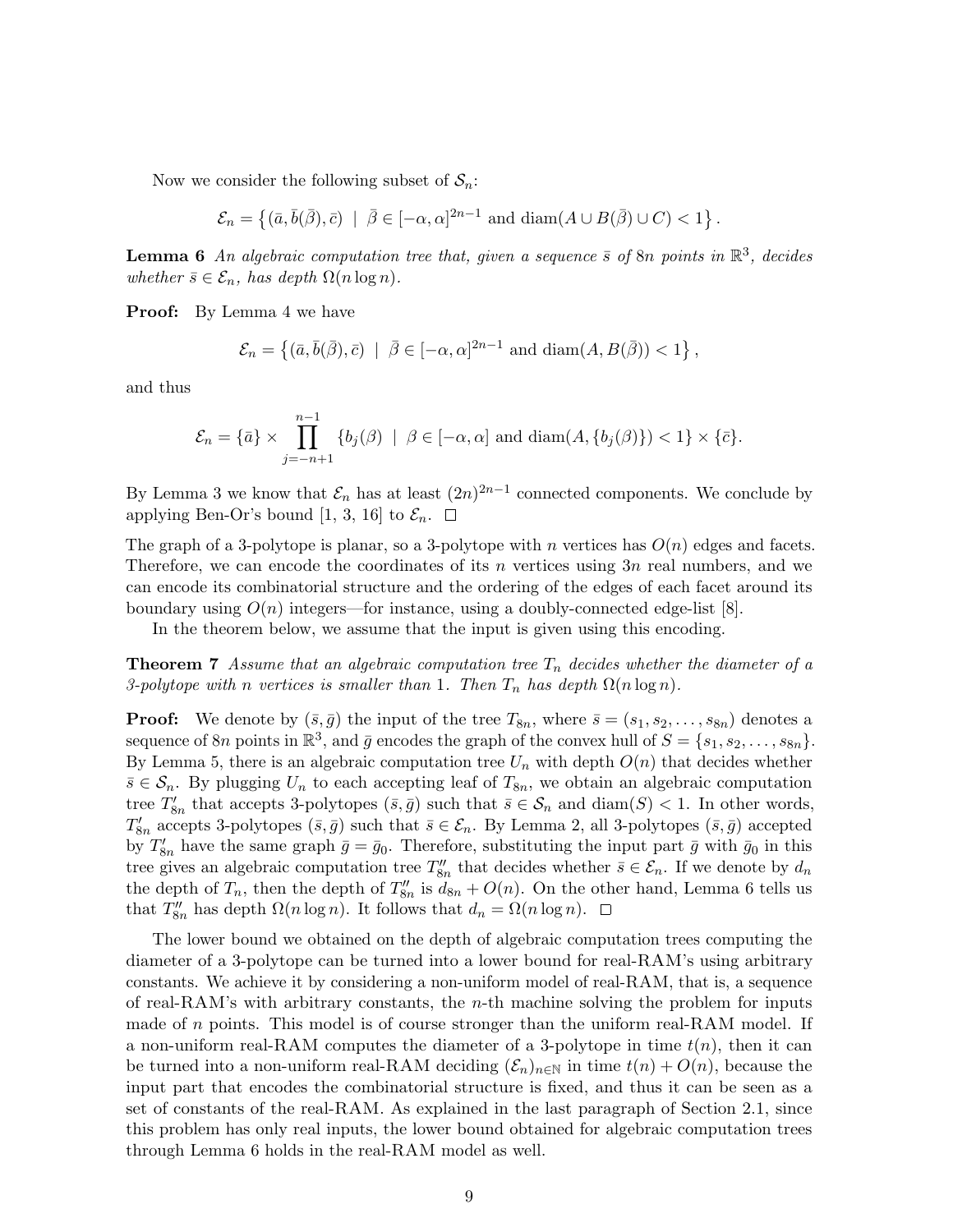Theorem 8 Assume that a real-RAM with arbitrary real constants decides whether the diameter of a 3-polytope with n vertices is smaller than 1. Then it has worst case running time  $\Omega(n \log n)$ .

Ramos gave an  $O(n \log n)$  upper bound on the complexity of computing the diameter of a 3-polytope in the real-RAM model [17]. His algorithm can also be turned into an algebraic computation tree of depth  $O(n \log n)$ . So theorems 7 and 8 imply that the complexity of computing the diameter of a 3-polytope is  $\Theta(n \log n)$ , both in the algebraic computation tree model and in the real-RAM model.

#### 4 Diameter is harder than Hopcroft's problem

Hopcroft posed the following problem: given a set L of lines and a set P of points in  $\mathbb{R}^2$ , decide whether there is a line  $\ell \in L$  and a point  $p \in P$  such that  $p \in \ell$ . We will show that the diameter problem for a point set in  $\mathbb{R}^7$  is harder than Hopcroft's problem. We first show a reduction to the red-blue diameter problem. In the following two propositions, we deal with a reduction to the red-blue diameter problem. In the following two propositions, we deal with a<br>real-RAM that can use the constant  $\sqrt{2}$ . We will explain at the end of this section how we can avoid using this constant.

**Proposition 9** There is a linear-time reduction from Hopcroft's problem to the red-blue **Proposition 9** There is a unear-time reauction from Hopcroft's p<br>diameter problem in  $\mathbb{R}^6$  using a real-RAM that uses the constant  $\sqrt{2}$ .

**Proof:** Let  $(a_1, \ldots, a_n, b_1, \ldots, b_p)$  be an instance of Hopcroft's problem. For all i, the point  $a_i = (u_i, v_i, w_i)$  corresponds to the line with equation  $u_i x + v_i y + w_i = 0$ . Each point  $b_i$  is given by its coordinates  $(x_i, y_i) \in \mathbb{R}^2$ . We denote  $c_i = (x_i, y_i, z_i = 1)$ . So our instance of Hopcroft's problem has a positive answer if and only if  $\langle a_i, c_j \rangle = 0$  for some i and j.

We denote  $a'_i = a_i / ||a_i||$  and  $c'_i = c_i / ||c_i||$ . We define the function  $\theta : \mathbb{R}^3 \to \mathbb{R}^6$  by

$$
\theta(x, y, z) = \frac{1}{x^2 + y^2 + z^2} (x^2, y^2, z^2, \sqrt{2}xy, \sqrt{2}xz, \sqrt{2}yz).
$$

Now let the points given by  $f_i = \theta(a_i)$  be the red points, and let the points  $g_i = \theta(c_i)$ be the blue points. Notice that  $||f_i||^2 = ||a_i||^4/||a_i||^4 = 1$ , and  $||g_i||^2 = 1$ . It implies that  $\|f_i-g_j\|^2=\|f_i\|^2+\|g_j\|^2-2\langle f_i,g_j\rangle=2-2\|a_i\|^{-2}\|c_j\|^{-2}(u_ix_j+v_iy_j+w_iz_j)^2=2-2\langle a_i',c_j'\rangle^2.$ Thus, the red-blue diameter of the 6 dimensional point sets  $\{f_i \mid 1 \leq i \leq n\}$  and  $\{g_i \mid 1 \leq i \leq p\}$ is 2 if and only if our instance of Hopcroft's problem is positive.  $\Box$ 

A simple modification of the proof of Proposition 9 gives a reduction to the diameter problem in  $\mathbb{R}^7$ .

Proposition 10 There is a linear-time reduction from Hopcroft's problem to the diameter **Proposition 10** There is a unear-time reduction from Ho<sub>1</sub> problem in  $\mathbb{R}^7$  using a real-RAM that uses the constant  $\sqrt{2}$ .

**Proof:** With the notations from the previous proposition, we define  $\hat{f}_i = (f_i, 1) \in \mathbb{R}^7$  and  $\hat{g}_j = (g_j, -1) \in \mathbb{R}^7$ . One have  $\|\hat{f}_i - \hat{f}_j\|^2 = \|f_i - f_j\|^2 \leqslant (\|f_i\| + \|f_j\|)^2 \leqslant 4$ , and  $\|\hat{g}_i - \hat{g}_j\|^2 \leqslant 4$  in the same way. But  $\|\hat{f}_i - \hat{g}_j\|^2 = \|f_i - g_j\|^2 + 4 \geq 4$ . Thus, the diameter of  $\{\hat{f}_1, \dots, \hat{f}_n, \hat{g}_1, \dots, \hat{g}_p\}$ is realized by a couple of points of the form  $(\hat{f}_i, \hat{g}_j)$ .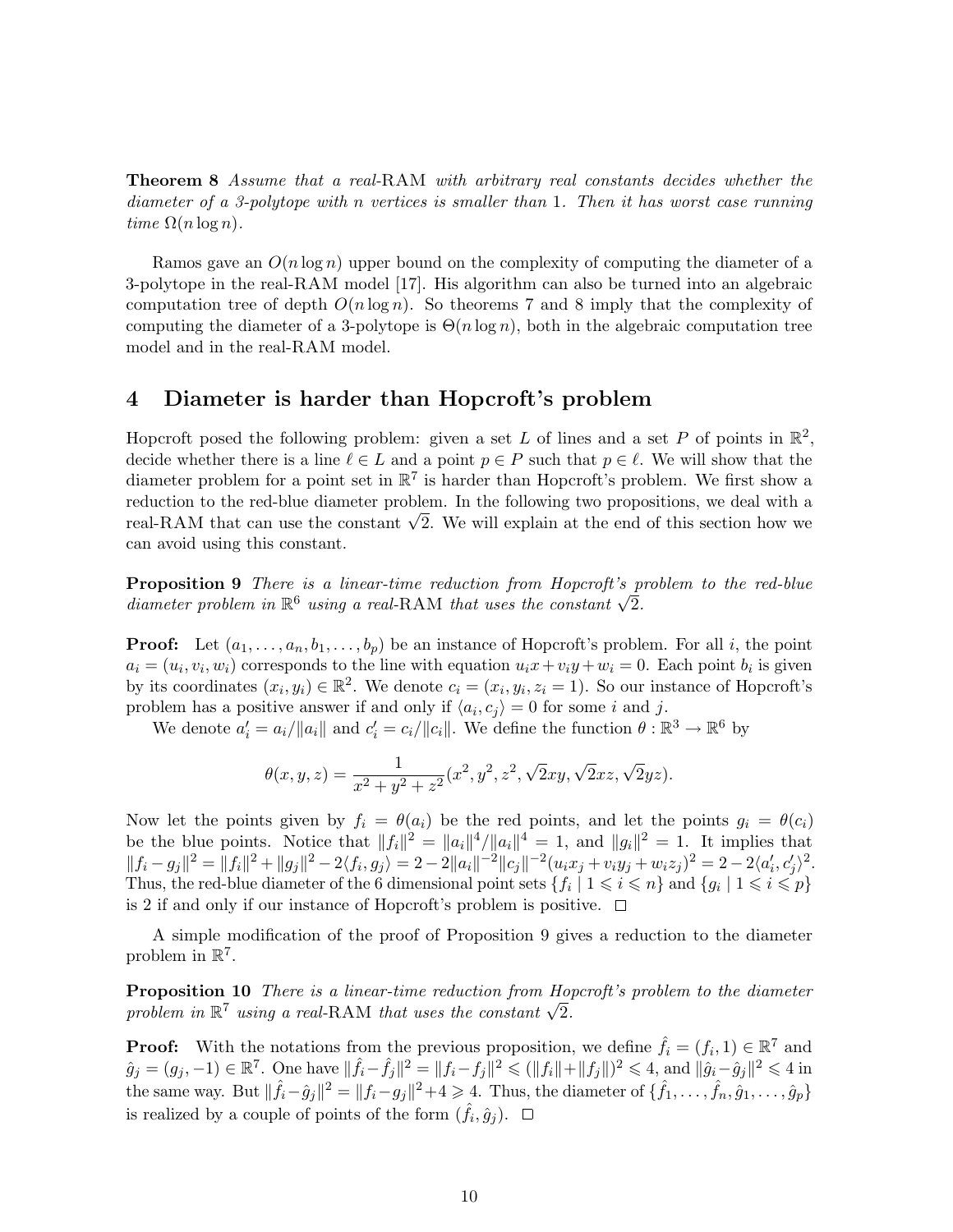In propositions 9 and 10, we allowed the use of the constant  $\sqrt{2}$  by the real-RAM machine. It can be avoided at the expense of increasing the dimension if we replace our function  $\theta: \mathbb{R}^3 \to \mathbb{R}^6$  in the proof of Proposition 9 by the function  $\theta': \mathbb{R}^3 \to \mathbb{R}^9$  defined as follows:

$$
\theta'(x,y,z) = \frac{1}{x^2 + y^2 + z^2}(x^2, y^2, z^2, xy, xy, xz, xz, yz, yz).
$$

Thus we obtain the following result:

Proposition 11 Using a real-RAM, there are linear-time reductions from Hopcroft's problem to the red-blue diameter problem in  $\mathbb{R}^9$  and to the diameter problem in  $\mathbb{R}^{10}$ .

#### 5 Concluding remarks

It would be interesting to extend our lower bound for 3-polytopes to the following randomized setting. A *randomized computation tree* (RCT) is a collection of algebraic computation trees  ${T_i}_{i\in I}$  together a probability vector  ${p_i}_{i\in I}$  such that  $p_i \geq 0$  and  $\sum_i p_i = 1$ . The depth of this RCT is the maximum depth of  $\{T_i\}_{i\in I}$ . The RCT model requires that there exists a constant  $\varepsilon < 1/2$  such that, for each input, the error probability is bounded above by  $\varepsilon$ . Given n points in  $\mathbb{R}^2$ , a RCT of depth  $\Omega(n \log n)$  is needed to decide if the diameter of this point set is smaller than 1: it follows from the standard reduction from diameter to set disjointness [16] and the  $\Omega(n \log n)$  lower bound on set disjointness for RCTs proved by Grigoriev [11]. Of course this lower bound holds in higher dimension, and is optimal in  $\mathbb{R}^2$  and  $\mathbb{R}^3$ . Is it possible to obtain the same randomized lower bound in  $\mathbb{R}^3$  when the combinatorial structure of the convex hull is given? Our lower bound argument does not apply: in the RCT model, the logarithm of the number of connected components of a set does not necessarily provide a lower bound on the depth of a RCT that decides this set [4]. Even a lower bound on the less powerful d-RDT model (randomized algebraic decision trees with test nodes of maximum degree bounded by a constant  $d$ ) would be interesting.

As we noted earlier, our lower bound for computing the diameter of a convex polytope leaves no room for improvement. Our results on the diameter for point sets in higher dimension, however, are not known to be optimal. First there is no lower bound other than  $\Omega(n \log n)$ for Hopcroft's problem in the algebraic computation tree model. Second, even assuming that Hopcroft's problem cannot be solved in  $o(n^{4/3})$  time, our result is not entirely satisfactory because the best known algorithm for the red-blue diameter problem [15] in  $\mathbb{R}^6$  runs in  $O(n^{1.5} \log^{O(1)} n)$  time. On the other hand, the red-blue diameter in  $\mathbb{R}^4$  can be computed in  $O(n^{4/3} \log^{O(1)} n)$  time, so it would be interesting to prove that this problem is harder than Hopcroft's problem. (Similarly, Erickson [9] asked whether the diameter in  $\mathbb{R}^4$  is harder than halfspace emptiness checking in  $\mathbb{R}^5$ .)

Another intriguing question is the following. In propositions 9 and 10 we find reductions from Hopcroft's problem to diameter problems using a real-RAM that can use the constant  $\sqrt{2}$ . In proposition 11, we use a real-RAM without constant, and we obtain reductions to diameter problems in 3 dimensions higher. Is it possible to find such a reduction without increasing the dimension?

## Acknowledgment

We would like thank Otfried Cheong and the anonymous referees for their helpful comments.